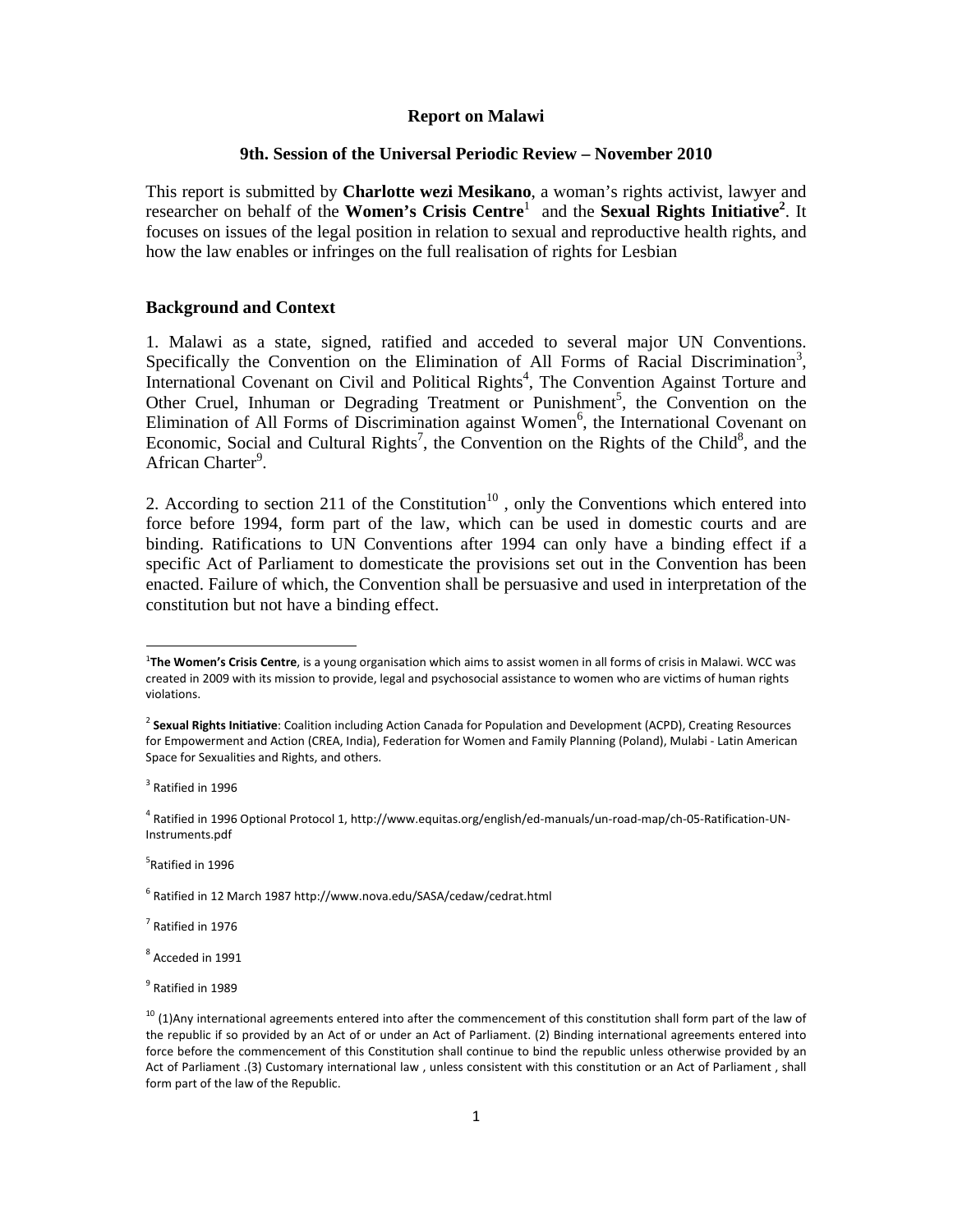### **Malawian context on homosexuality**

3. In Malawi homosexuality and same sex relationships are viewed offensive to laws, morals and values rather than a human rights issue. Currently it is perceived as a weapon of abuse by those in high financial standing, to impose their sexual preferences on economically disadvantaged groups.

4. In reality the environment in Malawi provides no protection but hostility towards the promotion of human rights of GLBT persons. The lack of appreciation of the subject, and the strong religious and cultural background within which human rights are accepted in the country present hostility and resentment for this group of people. Resultantly human rights are accepted but with reservation on this group of minority's rights.

5. The Malawian population of 13.1 million $11$ , 82 percent practises Christianity and 13 percent practice Islam<sup>12</sup>. Consequently these religions set the pace, for social values which people respect and adhere to. The social construct of sex and gender naturally develops according to religious doctrines. The church in Malawi institutionalises sexual conduct, and accepts only heterosexual relationships, therefore normalising resentment towards same sex relationships. This has encouraged a situation where, some anonymous organisations have formed an ANTI-GAY<sup>13</sup> movement in Malawi which aims to advocate and launch a publicity campaign against gays in the country. They are openly looking for funding and support. Yet homophobia is a social evil equally destructive as xenophobia, racism, and any other form of discrimination which propagates hate. This open display of homophobia directly forces those people who are same-sex attracted to live fearing for their lives, due to the social environment which is against their sexual orientation and preference.

6. The religious definitions of gender have constantly been challenged by women's rights activist in Malawi. With the advent of democracy after 1994, the equality and nondiscrimination provisos in the constitution have broadened the understanding of sexual identity by many young men and women. This has led to a younger generation of people exercising their rights to have non-traditional sexual preferences and not conforming to social expectations of sexual and social behaviour.

7. Gender identity is defined as a personal conception of oneself as male or female<sup>14</sup>. The understanding of Sexual Rights in Malawi has evolved, such that both women and men enjoy the right to chose whom to have sex with, under what conditions, and when. This in a way has liberated individuals to explore other none conventional choices of same sex relationships, which are being expressed today.

### **Repressive regulation of Sexual conduct through unnatural offences in the Penal Code**

8. The Code criminalises sexual conduct between people of the same sex. This discourages same sex relationships, and people in such relationships live in fear of prosecution by state authorities. Fear of arrest and detention has driven people in same sex relationships

<sup>11</sup> http://www.nso.malawi.net/

<sup>12</sup> http://unstats.un.org/unsd/demographic/sources/census/2010\_PHC/Malawi/Malawi\_Press.pdf

<sup>&</sup>lt;sup>13</sup> Daily Times 31 March 2010

<sup>&</sup>lt;sup>14</sup>http://emedicine.medscape.com/article/917990-overview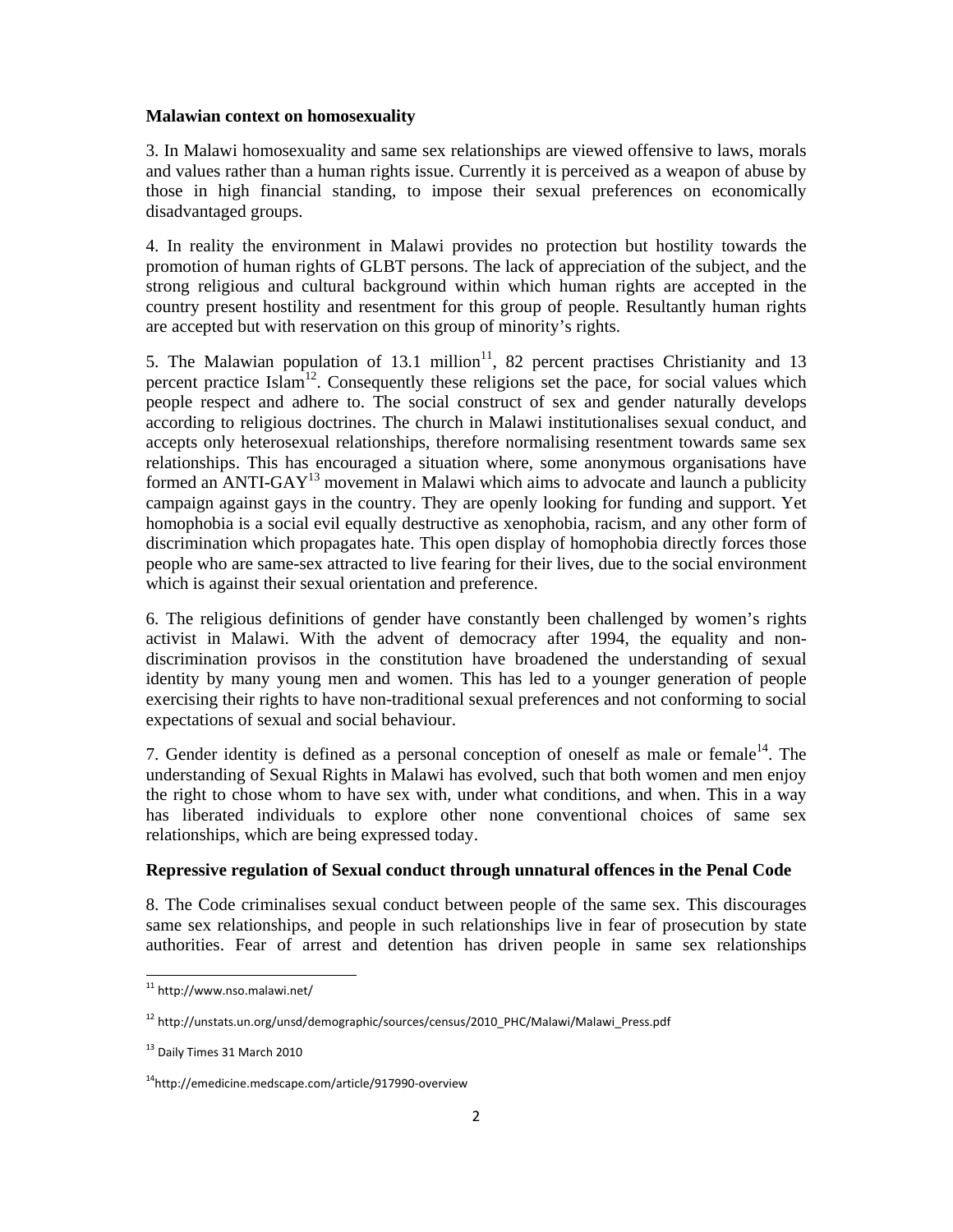underground, to live secretive lives, fearing not only castigation, discrimination, and harassment. But also arrest and serving long sentences due to their breach of the law. Under section 153 of the Penal Code, sex against "the order of nature" is a felony. Section 156 further provides for indecent practices between males.

9. In legal interpretation "sex against the order of nature", is classified not only in homosexual activity, but in heterosexual activity as well. Anal sex and oral sex fall in this category because they are considered sexual acts against the order of nature. And these remain offences under this provision even when they are consensual, between adults and conducted in private. Therefore the perception that homosexuality is illegal is misleading as it is the sexual acts that are illegal, and in fact many opposite-sex consensual adult sexual acts are also illegal under the provision. The illegality of these consensual sexual acts between adults violates constitutional and international HR principles and standards. Much as interpretation or alignment of human rights with LGBT rights is believed as an interference with human rights in Malawi. The law of god and the law of man are in this debate, used synonymously. This interpretation of statute law based on religious principles, is a manifestation of discrimination and the use of the reproduction argument, that men and women were designed for procreation, distorts reproductive rights. On the other hand, the availability of contraceptives in Malawi has enabled men and women to determine whether, when, and how often to have children.

10. Malawi's policy on HIV/AIDS acknowledges the prevalence of homosexuality and classifies it as Men having sex with Men. However there is a code of silence in policy and law, to protect people in same sex relationships, since it is illegal and should not be promoted in one way or the other.

# **Sexual and Reproductive Health Rights**

11. In Malawi women have limited power and control over their sexual and reproductive health because of gender norms and unequal gender relations that are deeply embedded in a culture that promotes male dominance in sexual relations; condones male promiscuity and sexual exploitation of women through harmful cultural practices<sup>15</sup>. In response to this imbalance, sexual rights have been advocated, to reduce transmission of HIV/AIDS and protect women, in heterosexual relationships.

12. While Sexual and reproductive health rights education are promoted, they remain wanting in that they are not informative of the human rights of those people same-sex attracted. Because same-sex choices are criminalised, LGBT rights are not well publicised, organizations fear that they will be admonished, to be promoting acts which are criminal in nature. Homophobic penal laws, and religious interpretation of secular laws, have created a hostile environment for full enjoyment of Sexual and Reproductive Health rights.

## **Constitutional provisions and Discriminatory treatment of homosexuals in Malawi**

<sup>&</sup>lt;sup>15</sup> Government of Malawi , Women , Girls and HIV/AIDS , Programme and National Plan of Action 2005-2010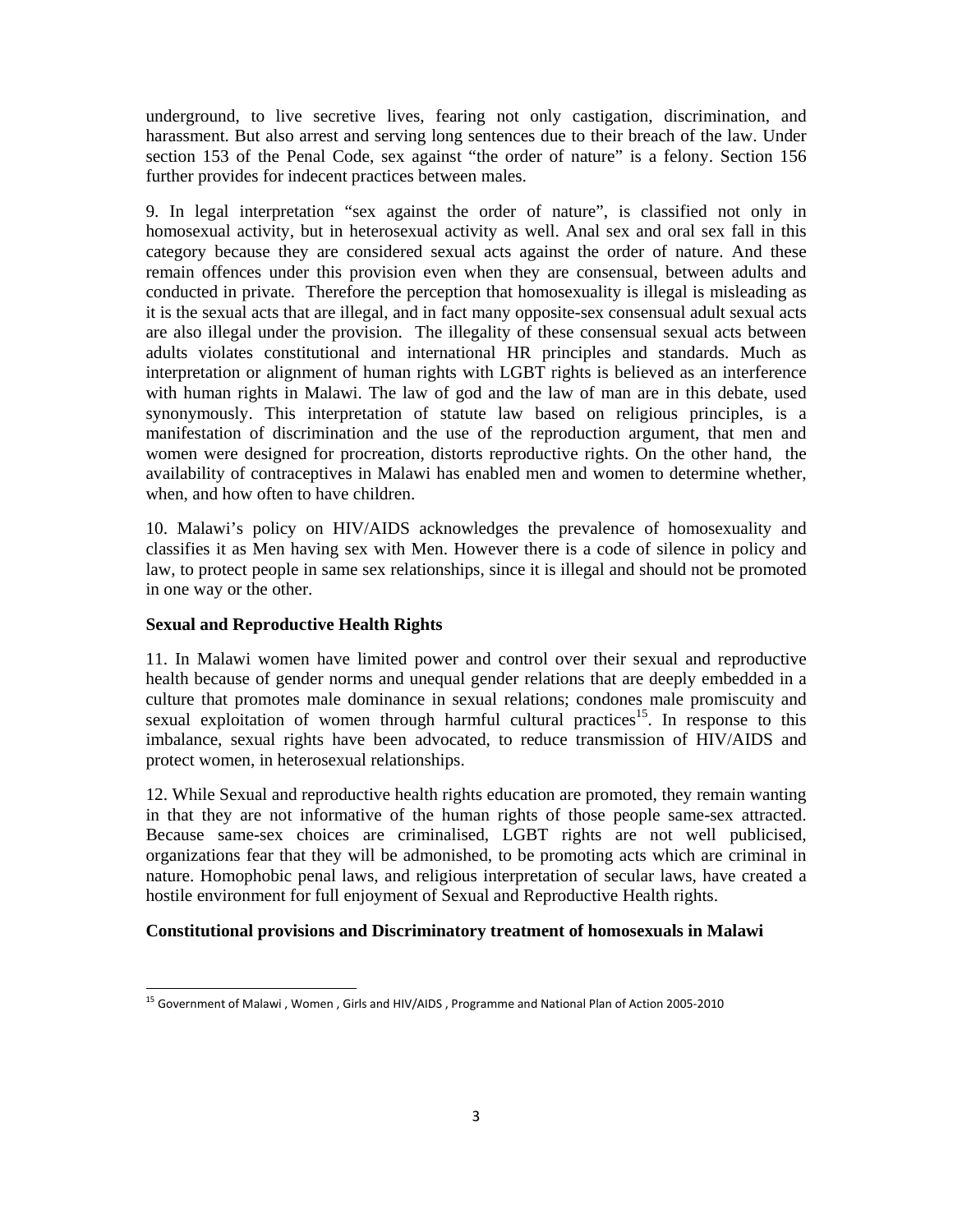13. Within a constitutional framework, the right to dignity is provided for under Section 1916. Yet in criminal cases involving sexual offences, a medical examination of the victim or the accused is undertaken to validate the offence. In sexual assault cases, the necessary medical examinations must be undertaken with consent of the victim or court order of the accused and this doesn't occur always. In cases of offences against the "order of nature provision" it implies not only a violation of international human rights standards to consider it a crime, but such intrusive medical examinations further violate the same standards and undermine the dignity of those who engage in consensual sexual acts with other adults of the same-sex.

14. The right to equality is further protected under Section 20 of the Constitution<sup>17</sup> and the right to privacy is further protected under Section  $21^{18}$ . The constitution in this regard is important, in that it protects privacy of individuals in every aspect of life. This means that section 156 of the Penal Code cannot withstand constitutional scrutiny since it aims to prosecute consensual acts, conducted in private.

15. Currently the case involving same sex relationships , which led to the arrest of two men try to apparent that their arrest , interrogation , and taking of witness's statements was not done with respect to their right to privacy and human dignity. This happened despite the freedom from torture, inhuman and degrading treatment, being enjoyable without limitation in the constitution under Section 44. This raises pressing concerns that the inhuman treatment which people in same-sex relationships have received in the hands of the police contravenes the constitution. And further that they do not enjoy equal protection from the law.

16. Conclusively, the rights of people in same sex relationships, or with same sex preferences are not enjoyed freely in Malawi. They face double discrimination, firstly that their sexual acts are criminalised, and secondly they cannot be protected by the law and are in essence discriminated against. The state instead of providing a protective environment is prosecuting people in same sex relationships. Society at large is hunting them down, and social spaces such as churches are castigating people with same sex preferences. Much as sexual orientation and preference is a cornerstone of sexual rights, the state is failing to protect this right, therefore limiting and creating a hostile environment for same-sex relationships to exist.

### **Recommendations**

The State of Malawi should:

17. Criminalize the inhuman treatment of people in sex relationships, and outlaw homophobia and publication of anti-gay propaganda and hate speeches.

 $16$  (1) The dignity of all persons shall be inviolable. (2) In any judicial proceedings or in any other proceedings before any organ of the State, and during the enforcement of a penalty, respect for human dignity shall be guaranteed. (3) No person shall be subject to torture of any kind or cruel, inhuman or degrading treatment or punishment. (5) No person shall be subjected to medical or scientific experimentation without his or her consent.

 $17$  (1) Discrimination of persons in any form is prohibited and all persons are, under any law, guaranteed equal and effective protection against discrimination on grounds of race, colour, sex, language, religion, political or other opinion, nationality, ethnic or social origin, disability, property, birth or other status (2) Legislation may be passed addressing inequalities in society and prohibiting discriminatory practices and the propagation of such practices and may render such practices criminally punishable by the courts<br><sup>18</sup> (1) Every person shall have the right to personal privacy, which shall include the right

not to be subject to: searches of his or her person, home or property